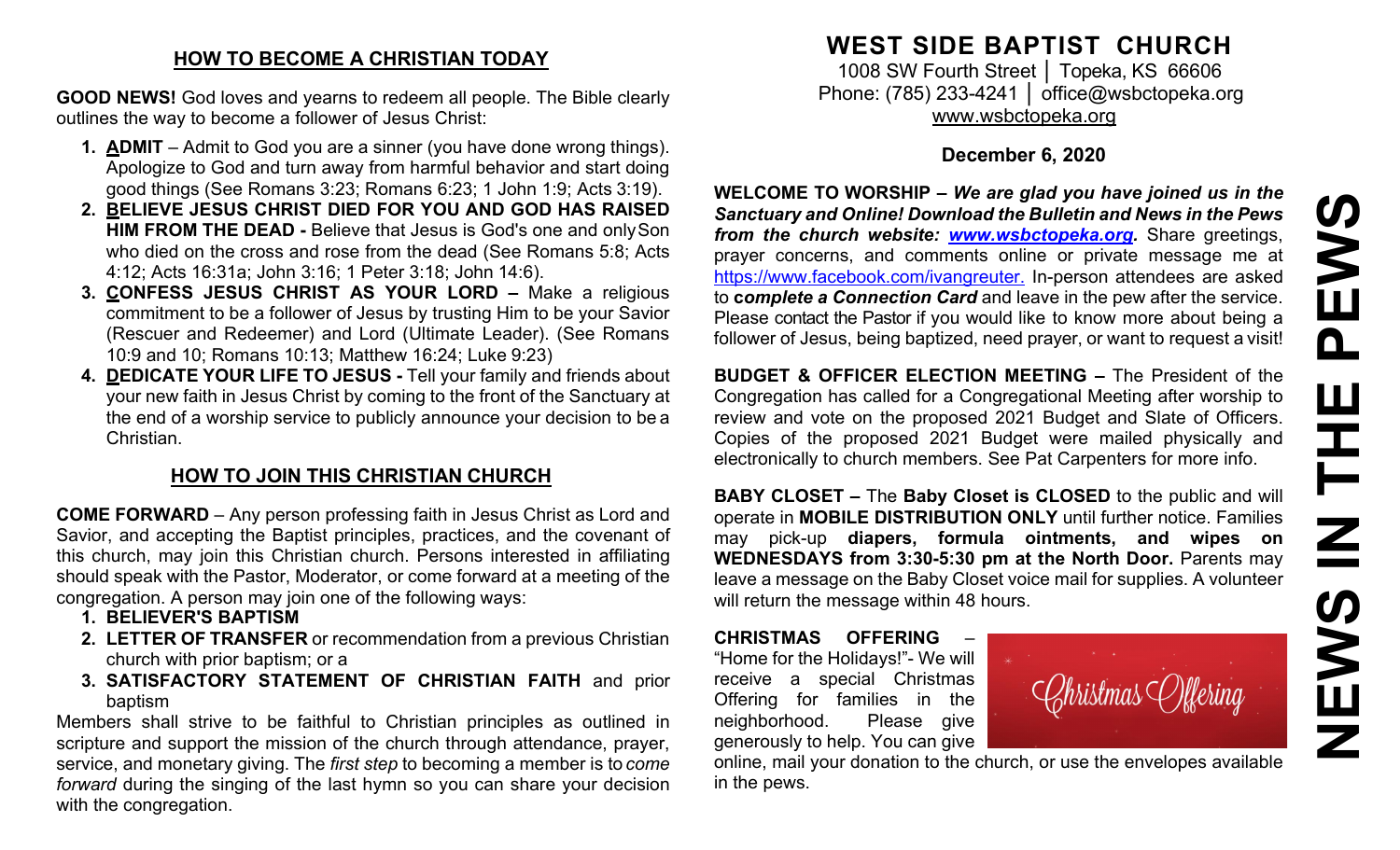**ANNUAL REPORTS –** It is that time again for all the Council members to start thinking of what you want in your report. Please submit your report to Lynda in the Church Office [office@wsbctopeka.org](mailto:office@wsbctopeka.org) by Tuesday, January 12 The **Annual Meeting will be held on Sunday, January 31 at 12:00 pm, downstairs.** 



**BIBLE STUDY ONLINE** – Join us for **"The Psalm Book of Israel" Bible Study on Wednesday MORNINGS at 10:30 am in Holmer Hall (face masks, mass limit, and social distancing required) or ZOOM (see email for link and password).** Please let Pastor Ivan know if you would like an evening Bible study. Share what day and time works for you.

**CHRISTMAS EVE SERVICE –** The Ministry of Worship is planning to host a Christmas Eve Service at 7:00 pm on December 24. The service will include carols, scripture, and special music. All emergency health orders and precautions will be observed at the time of the service.

**CHRISTMAS & NEW YEAR'S HOLIDAY –** The Church Office will be **CLOSED on Thursday and Friday, December 24-25** in observance of the Christmas holiday. The Office will be closed on **Thursday and Friday, December 31, and January 1** in observance of the New Year holiday. Call the Pastor at home if you have an emergency.



**FOOD PANTRY –** Free Fruit and Vegetable Food Pantry on **Wednesdays from 3:30 to 5:30 pm, while supplies last**. **MOBILE SITE**: enter western PARKING LOT from  $4<sup>th</sup>$  and CLAY Streets; do not park or exit your vehicle. Equal Opportunity. \*All food is available at no cost. **FACE COVERINGS or MASKS REQUIRED.**

**2020 GIVING STATEMENTS -** IRS regulations require all donations for 2020 to be received or postmarked by December 31, 2020 to be included on your charitable giving statement. See Nancy Lindberg if you have any questions. 2020 Statements will be mailed before Jan. 31, 2021.

**YOUTH FUNDRAISERS -** West Side Baptist Church Youth are planning to hold two new and unique fundraisers in December.

1. ORNAMENTS - They will be creating a beautiful one- ofa- kind Christmas ornament available for purchase. A suggested cost for the ornament is \$10.00.



2. TO-GO-MEALS - Tired of cooking or going out for dinner? On Sunday, December 13, the youth will have a home cooked meal of meatloaf, mashed potatoes, green beans,

roll and a pumpkin bar ready to go after church. Preorders are appreciated so they know how much food to prepare. Donations appreciated for this meal and it can be picked up in Holmer Hall immediately after church. We are also able to deliver to your home if you will not be at church.

Order forms for both fundraisers will be on the bulletin board outside the office. You can also contact Colleen Smith at 785-213-1062 or colleen.cksmith1@gmail.com with orders or questions.

Thanks in advance for your support!

West Side Baptist Church Youth

**FINANCIAL GIVING** – Thank you for the generous support of the work of God in and through West Side Baptist Church. Donations report:

|                               | 11-29-2020     | Y-T-D          |
|-------------------------------|----------------|----------------|
| <b>General Fund</b>           | \$<br>5,797.00 | \$145,447.48   |
| Building Fund/Cap. Cm. \$     | 30.00          | 13,654.99      |
| <b>Sunday School</b>          | \$             | \$<br>195.25   |
| <b>Baby Closet</b>            | \$             | \$<br>2,394.57 |
| Fellowship/Benevolence \$     |                | \$<br>6,371.98 |
| <b>School Supplies</b>        | \$             | \$<br>800.00   |
| <b>Thanksgiving Offering</b>  | \$<br>345.00   | \$<br>580.00   |
| <b>World Mission Offering</b> | \$             | \$<br>1,885.12 |
| M & M Offering                | \$<br>500.00   | \$<br>575.00   |

Larry & Shirley Dell have moved: Homestead

 5820 SW Drury Ln, Topeka, KS, 66604.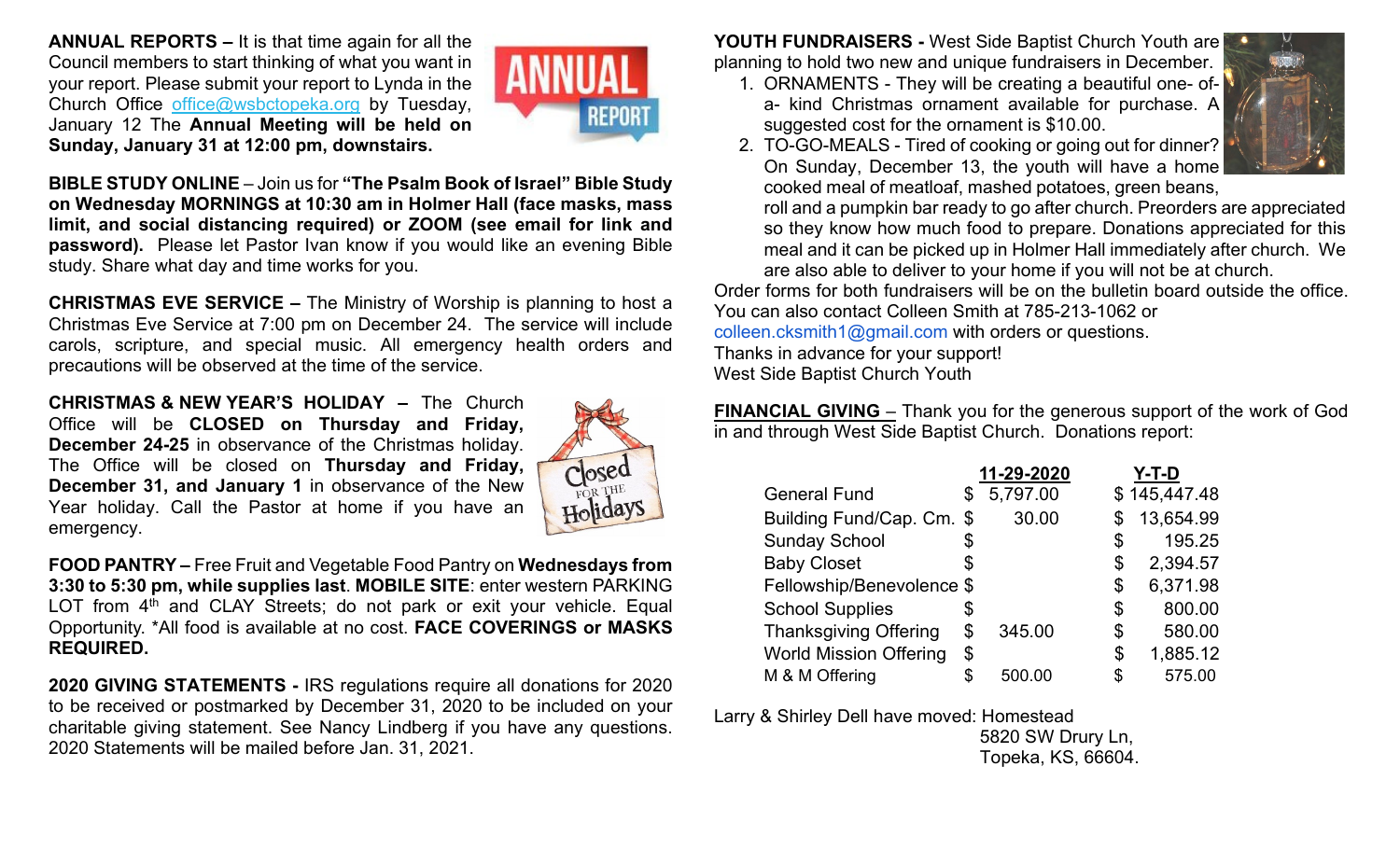**PUBLIC HEALTH NOTICE: RED PHASE – BUILDING CLOSED TO PUBLIC UNTIL FURTHER NOTICE –** To mitigate the spread of the Coronavirus (COVID 19), the Church leaders have enacted *Phase Red Protocols* on the advice of our Executive Minister, the Governor of the State of Kansas, and Shawnee County Health Officer. Effective immediately until further notice:



- 1. **BUILDING CLOSED** to the public.
- 2. **MASKS REQUIRED -** All persons (age 6 and older) are required to **WEAR A MASK IN PUBLIC including employees of the church,** with certain exemptions apply including all children *age 5 and under*, when social distancing (keeping six feet of distance between yourself and others outside your household, except for occasional or incidental moments of closer proximity) is not possible. (see SNCO Emergency Order #2020-68 and the Governors Executive Order #20-68 Mandatory Mask Protocol).
- 3. **LIMIT MASS GATHERINGS to 10 persons (including weddings)**
- 4. **HIGH RISK INDIVIDUALS and PARENTS AND SMALL CHILDREN should take more intensive precautions including** *staying-safe-athome*. High-risk individuals include those with underlying medical conditions, including chronic lung disease, asthma, heart conditions, severe obesity, chronic kidney disease, liver disease, or who are otherwise immunocompromised.
- 5. **NURSERY CLOSED –** The church nursery will be CLOSED today until December 12 for cleaning and sanitizing.
- 6. **CHILDRENS PROGRAMS** are **SUSPENDED** including Sunday School (all ages including youth), Children's Church, Youth Bowling League, etc.
- 7. **SOCIAL SERVICE PROGRAMS will operate in MOBILE DISTRIBUTION.**
- 8. **WORSHIP and BIBLE STUDIES will be offered REMOTELY (online).**

For more information about preventing the spread of COVID 19, visit: <https://www.snco.us/hd/coronavirus> or the Centers for Disease Control and Prevention website [\(www.cdc.gov\)](http://www.cdc.gov/).

**STAY HEALTHY / STAY SAFE** - All Shawnee County residents must comply with all health codes, emergency orders, and public health protocols including:

- **1. Clean and Disinfect Surfaces** The church will follow industry-specific guidelines and business sector best practices
- **2. Face Masks** Persons are required to wear face coverings or masks (bandanas, gaiters, and masks with valves or vents do not qualify)
- **3. Maintain Social Distancing** (individual or family groups must stay at least 6' feet apart; refrain from hugging, shaking hands, or other forms of contact; no greeters or ushers)
- **4. No Visits to Long-term Care Facilities or Correctional Facilities**
- **5. Practice Good Hygiene** (e.g., wash hands frequently with soap and water for at least 20 seconds; avoid touching your eyes, nose, and mouth; cover coughs and sneezes into an elbow or tissue, throw the used tissue away and immediately wash your hands)
- **6. Remain Home when Sick or a Family Member is Sick** (follow isolation and quarantine orders issued by state or local health officers)
- **7. Staff and Employees will Work Remotely or Limit Access to Offices.**
- **8. Stay Informed** (e.g., local and county governments retain authority to impose equal or more stringent restrictions on businesses during the phases, except as to essential functions in KEFF and constitutionally protected rights).

### **HOMEBOUND:**

Cunningham, June\* – Brewster Place Dell, Shirley & Larry\* - Homestead Farrar, Helen\* –Plaza West Goodnow, Grace\* Haney, Gerald\* Hunter, Russell\* Johnson, Mary Lou\* – **Aldersgate** Kieffer, Alice Penny, Theo\* Perkins, Edward\*